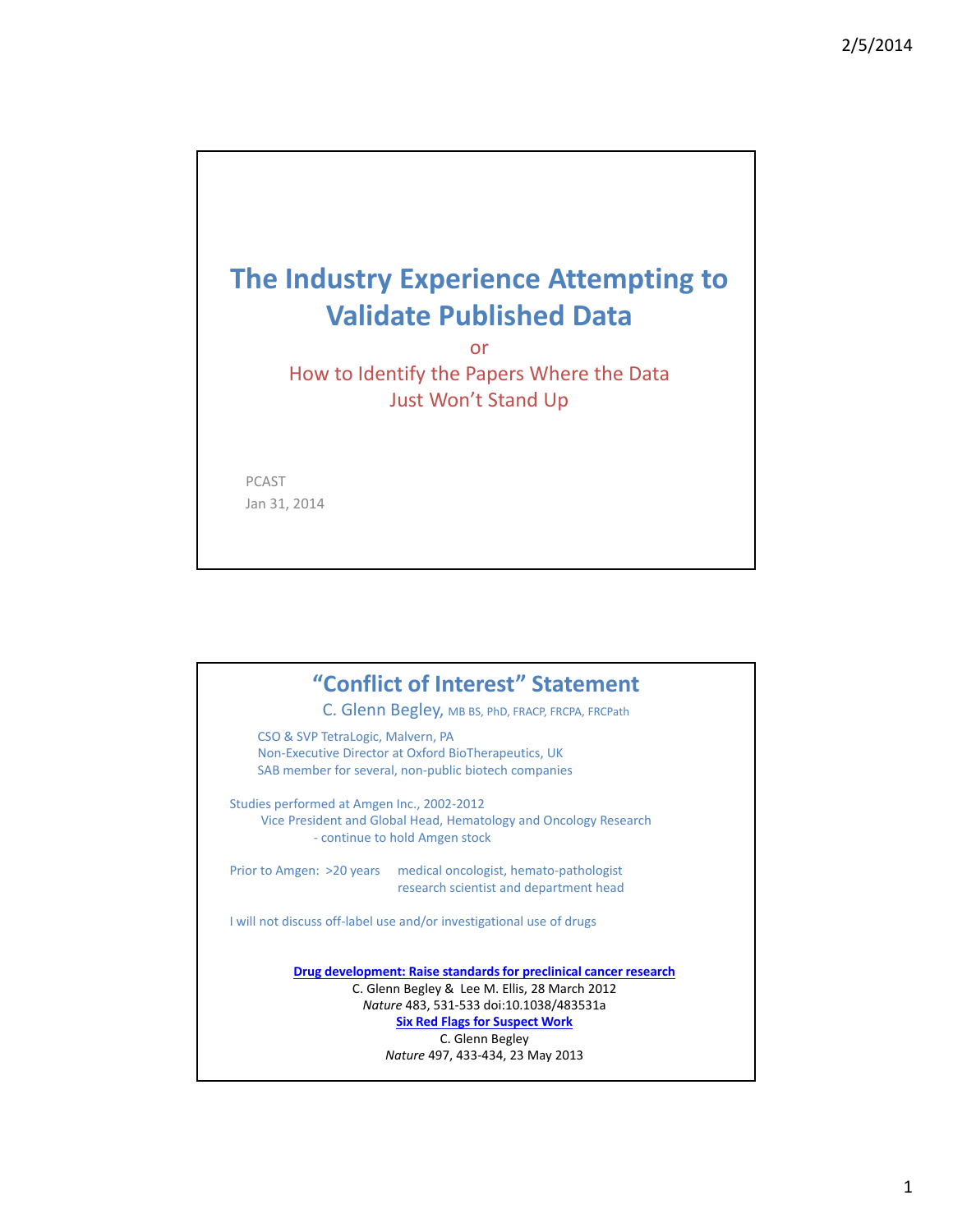

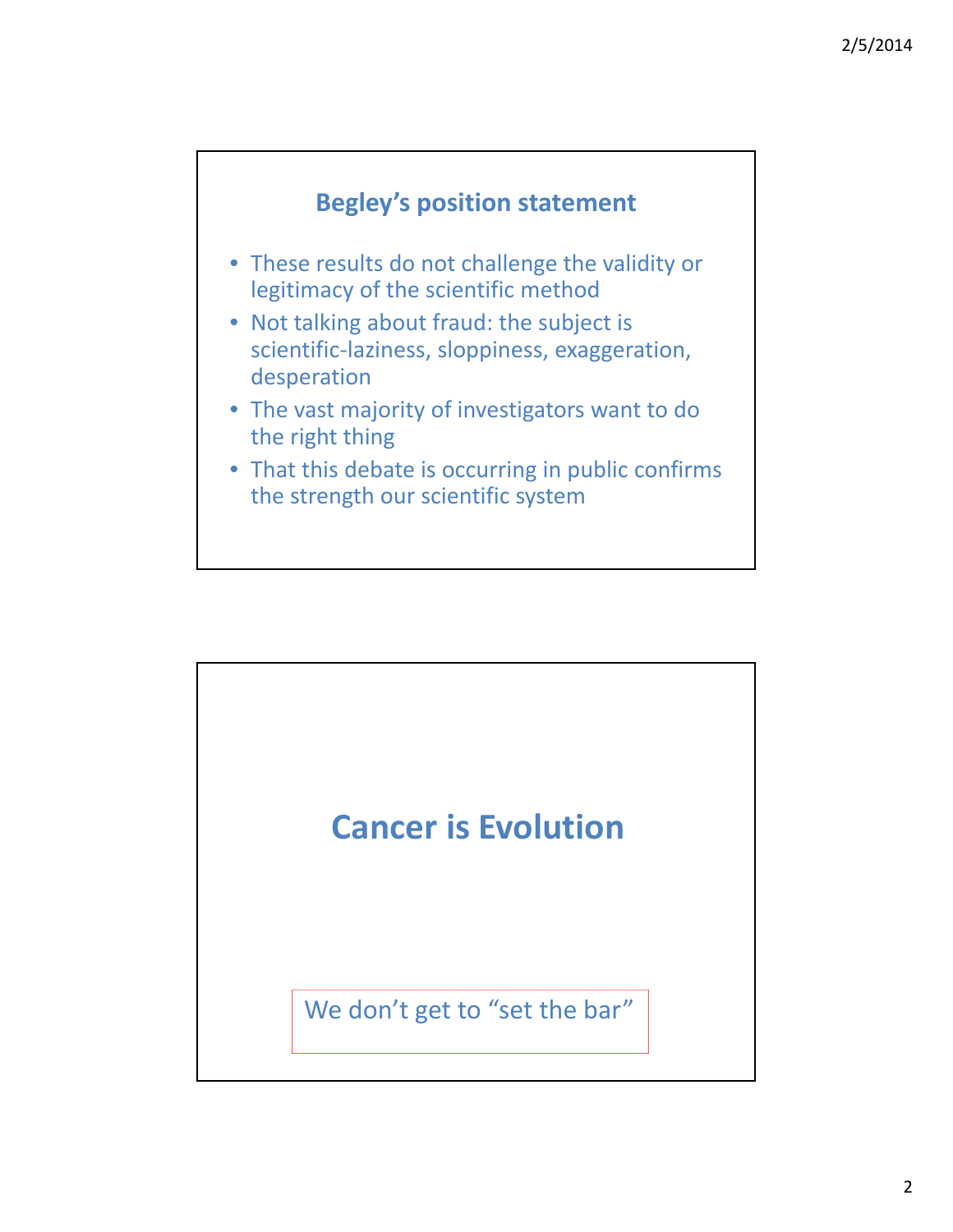

f. Failure to ask and follow through on *"Why is this result not what I expected?"*

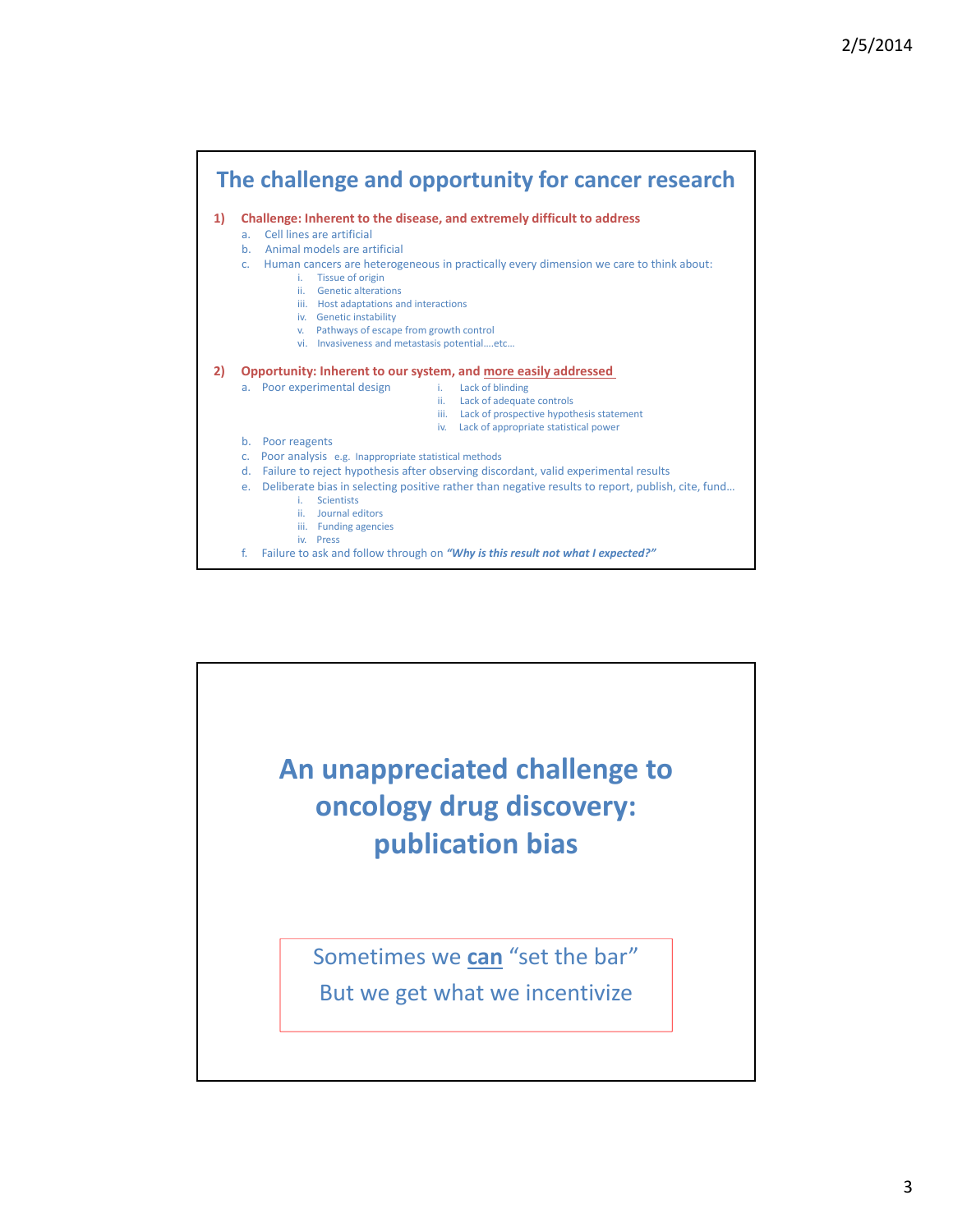## **Industry relies heavily upon targets and pathways identified by academic groups**

Between 2002‐2012, Amgen was not able to reproduce 47of 53 seminal publications. These were publications that reported something completely "new" (not "binary" publications)

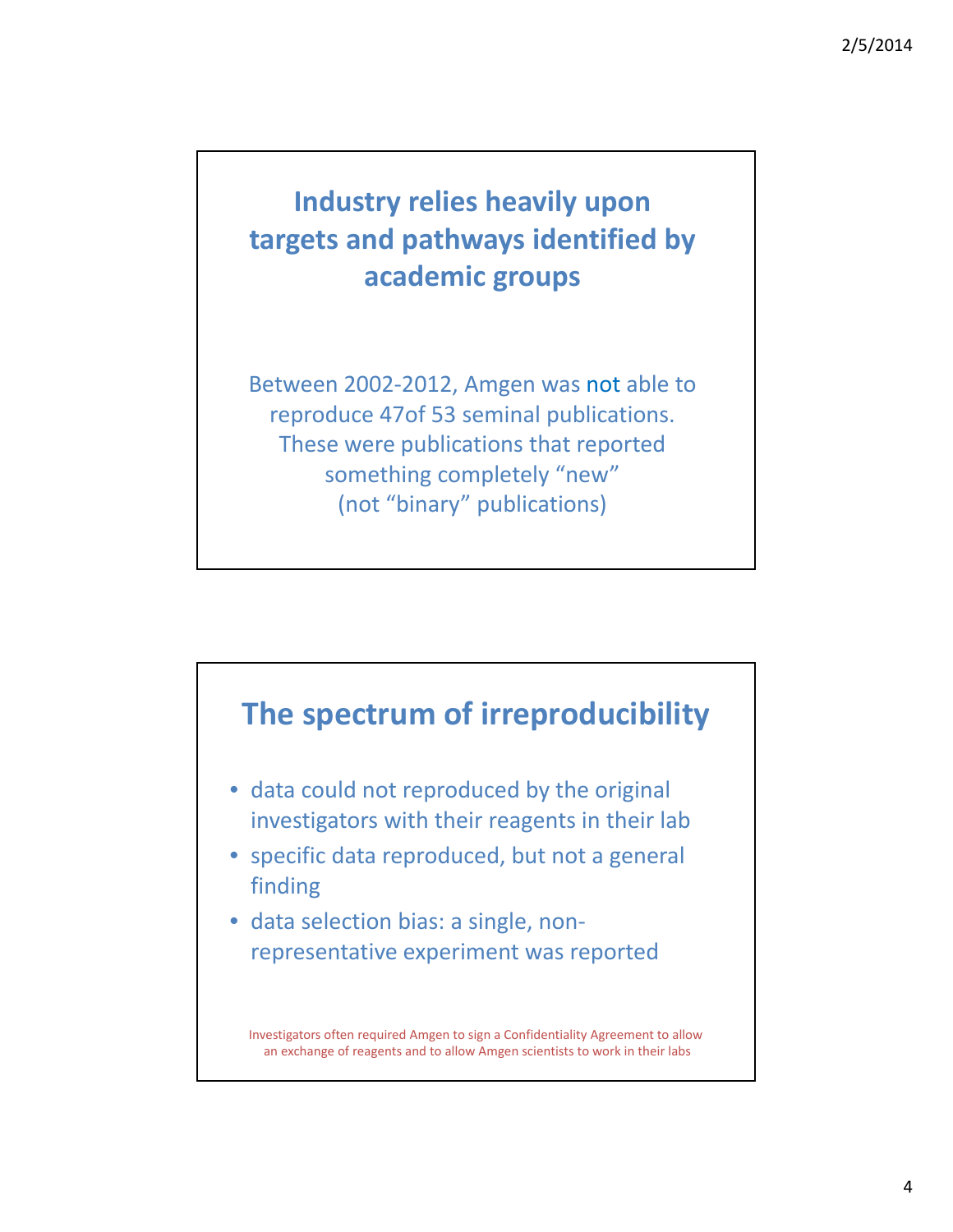



Prinz, F., Schlange, T. & Asadullah, K. Believe it or not: how much can we rely on published data on potential drug targets? *Nat Rev Drug Discov* 10, 712,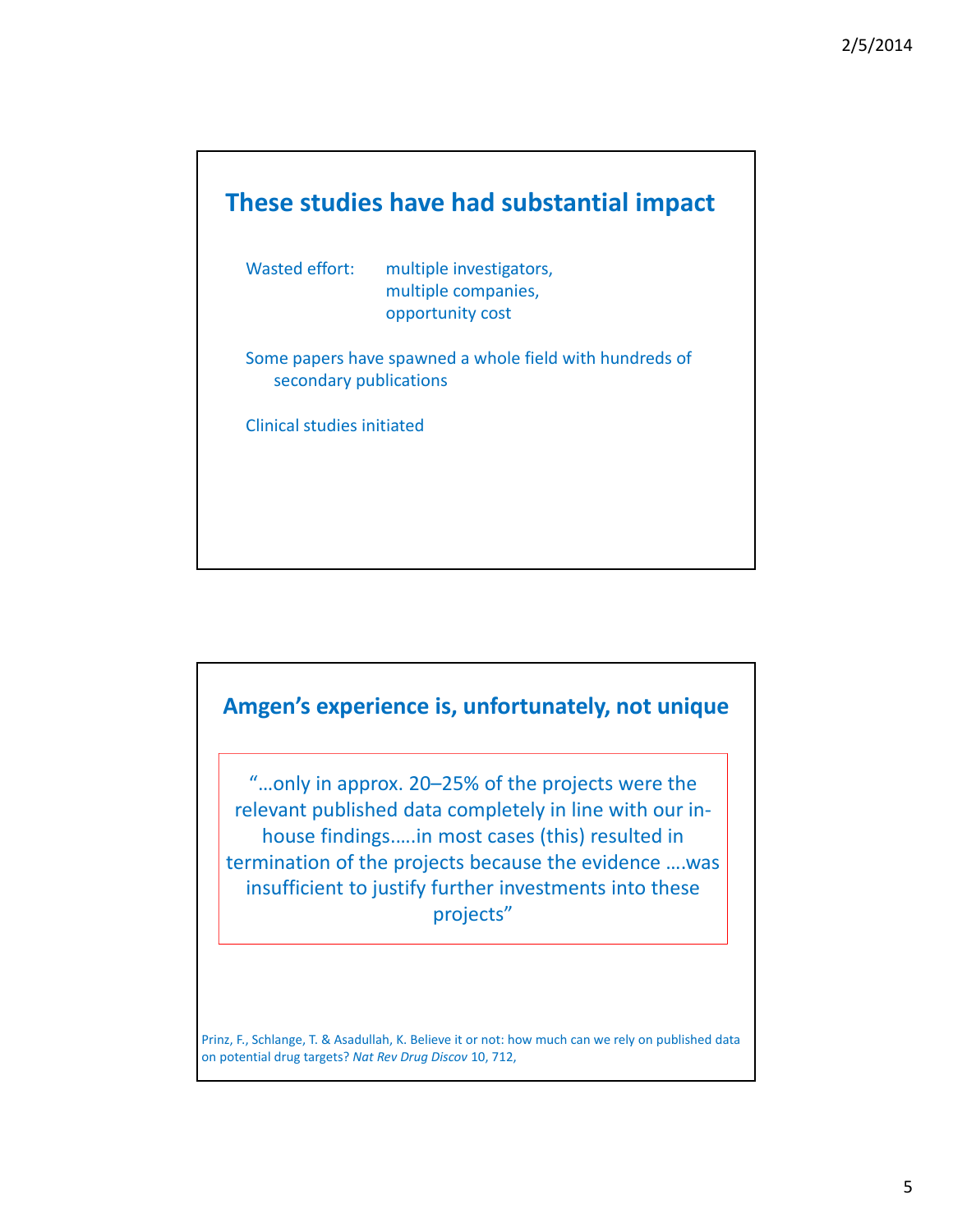#### **Preclinical irreproducibility is a "systemic" problem, driven by current incentives**

Careers are built on publications in "top‐tier" journals: drive grants, fame, promotion

Top-tier journals want "the best" story simple, clear, compelling

"Positive" studies are rewarded: little recognition of value of negative studies, reward for "finding" the answer a Reviewer wants/expects

**Although the Investigator and host institution are ultimately responsible and accountable, the greatest likelihood for change will come from journals and granting agencies**

Although reducing incentives for publication would likely improve scientific rigor and quality, it is unrealistic

Highest probability for change will come from: raising the standards of publication encouraging publication of confirmatory data rewarding findings that refute high-profile studies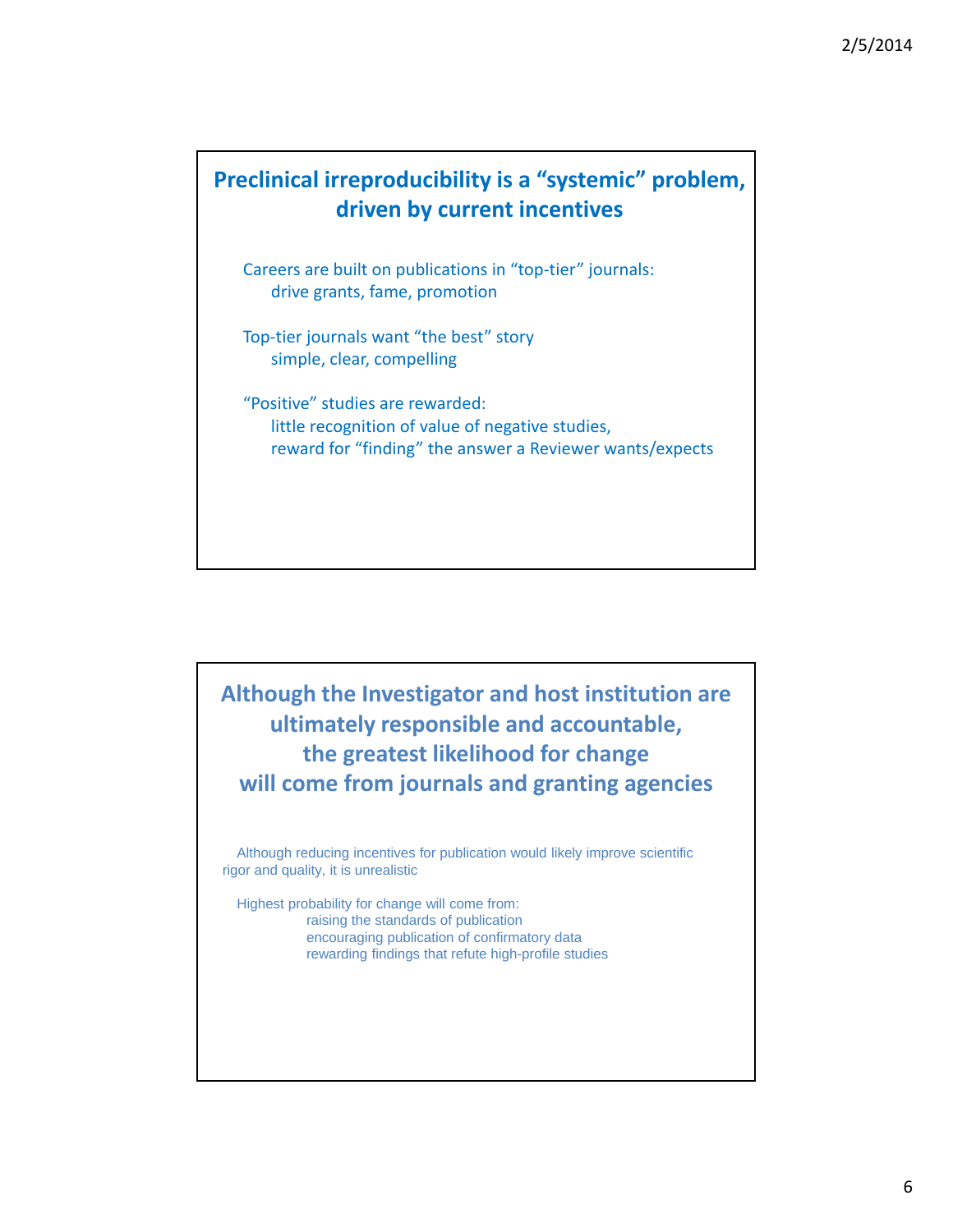

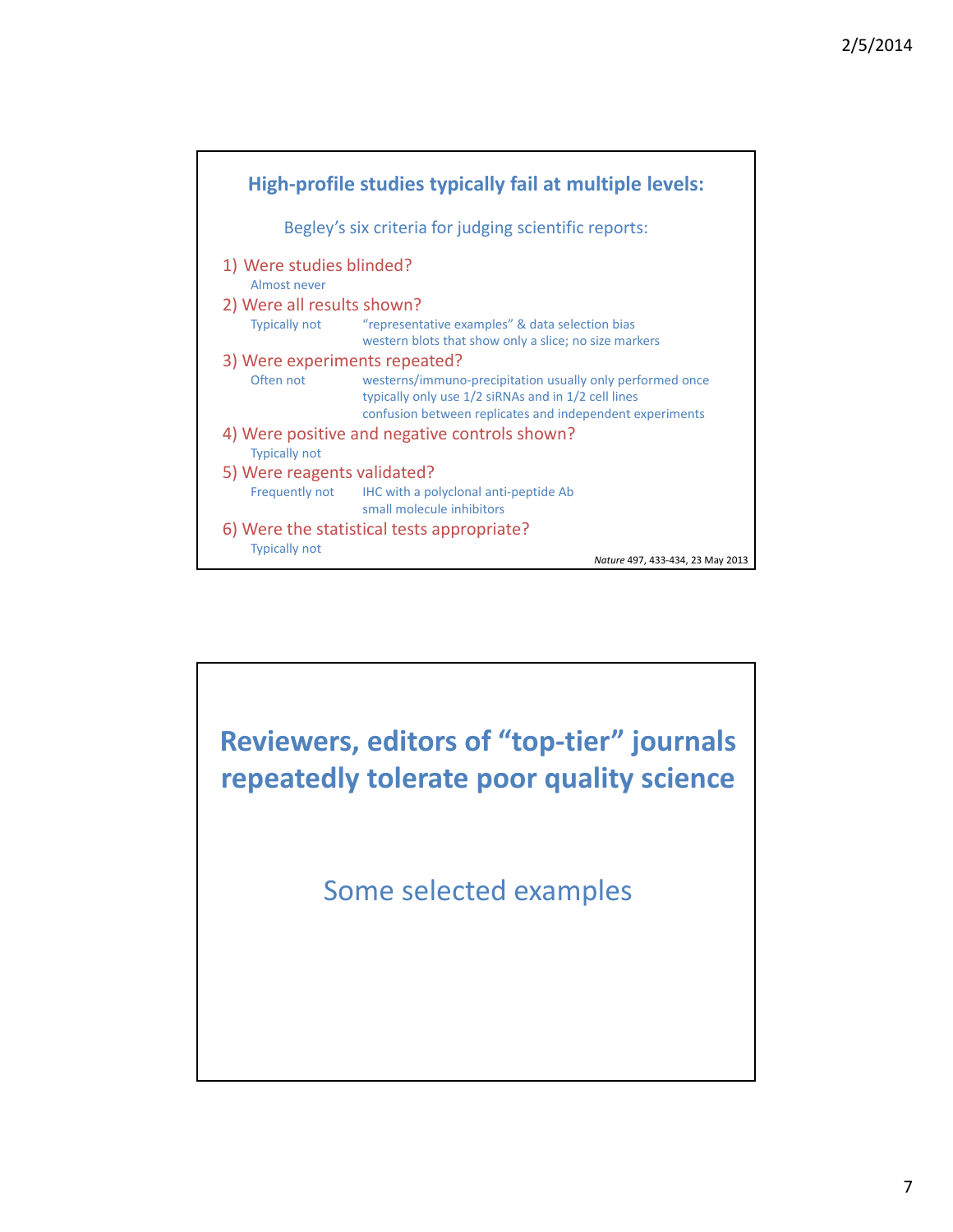

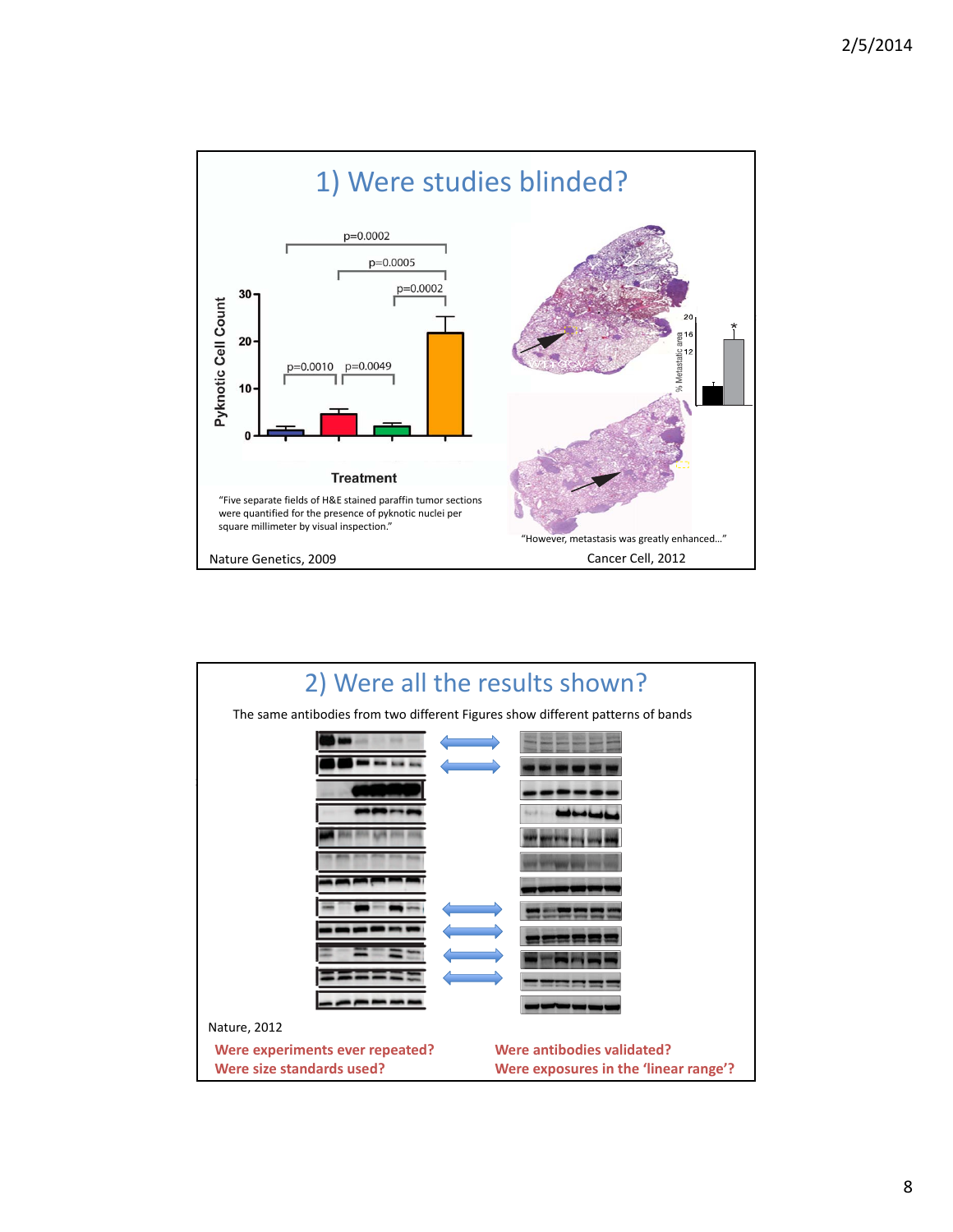

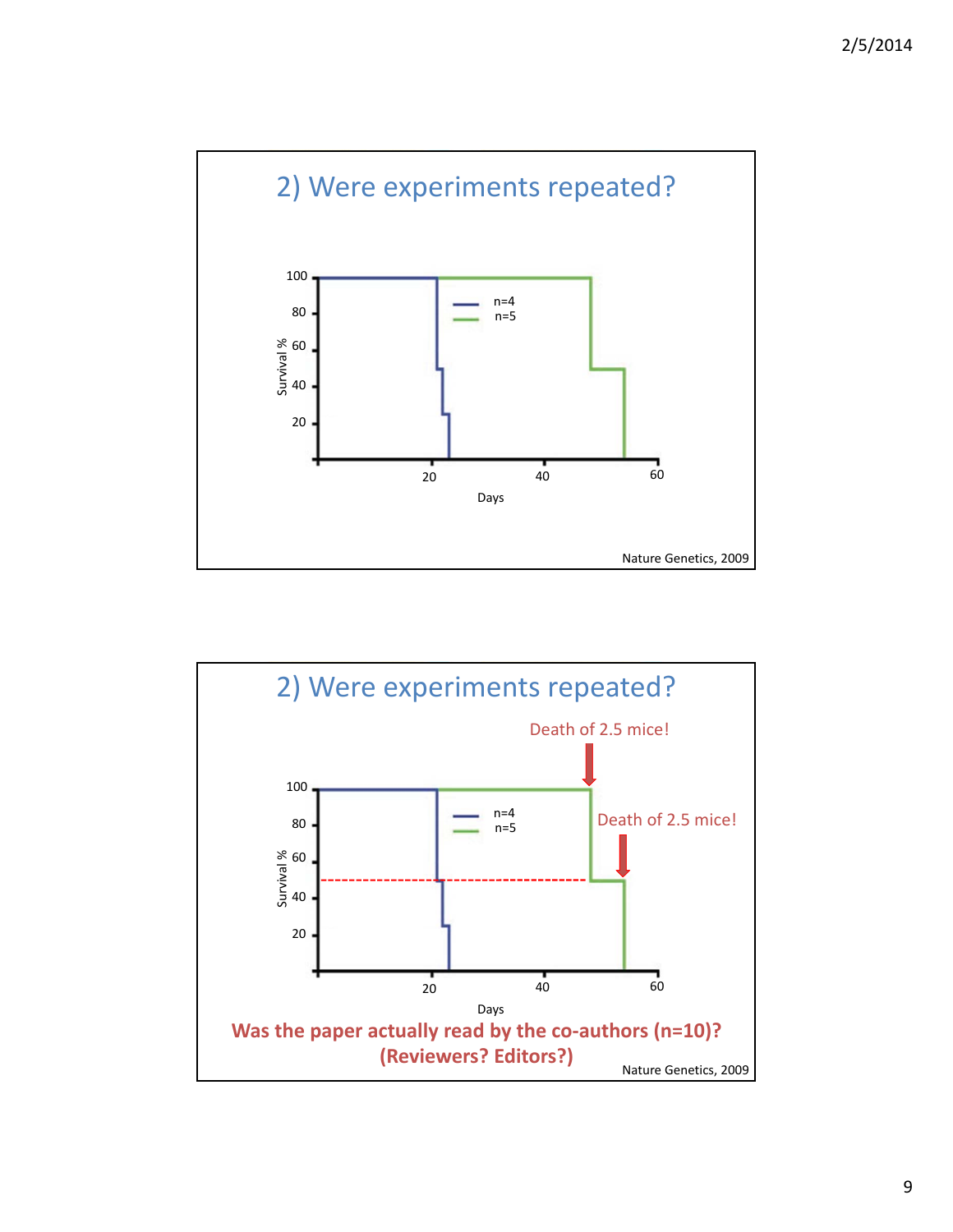

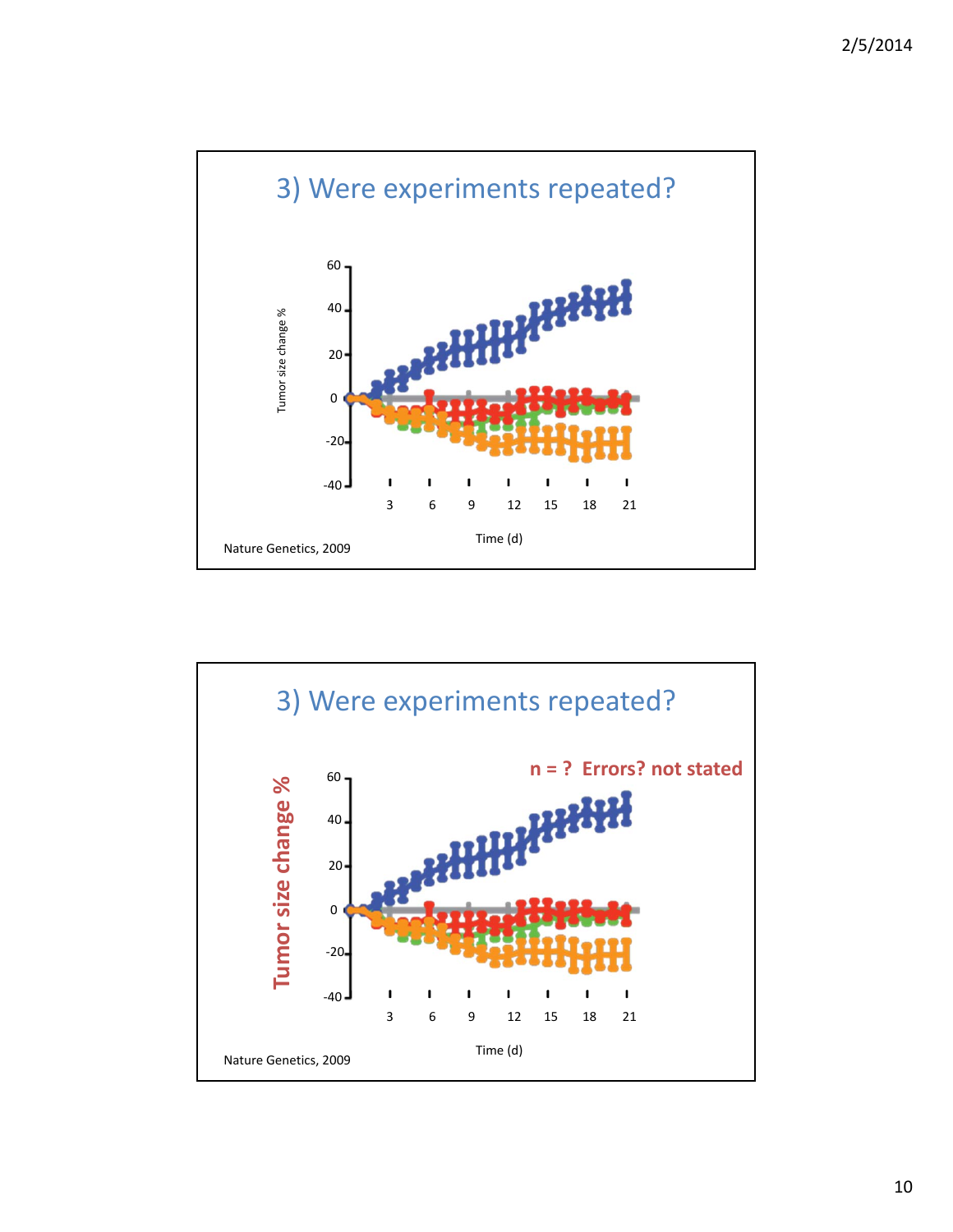

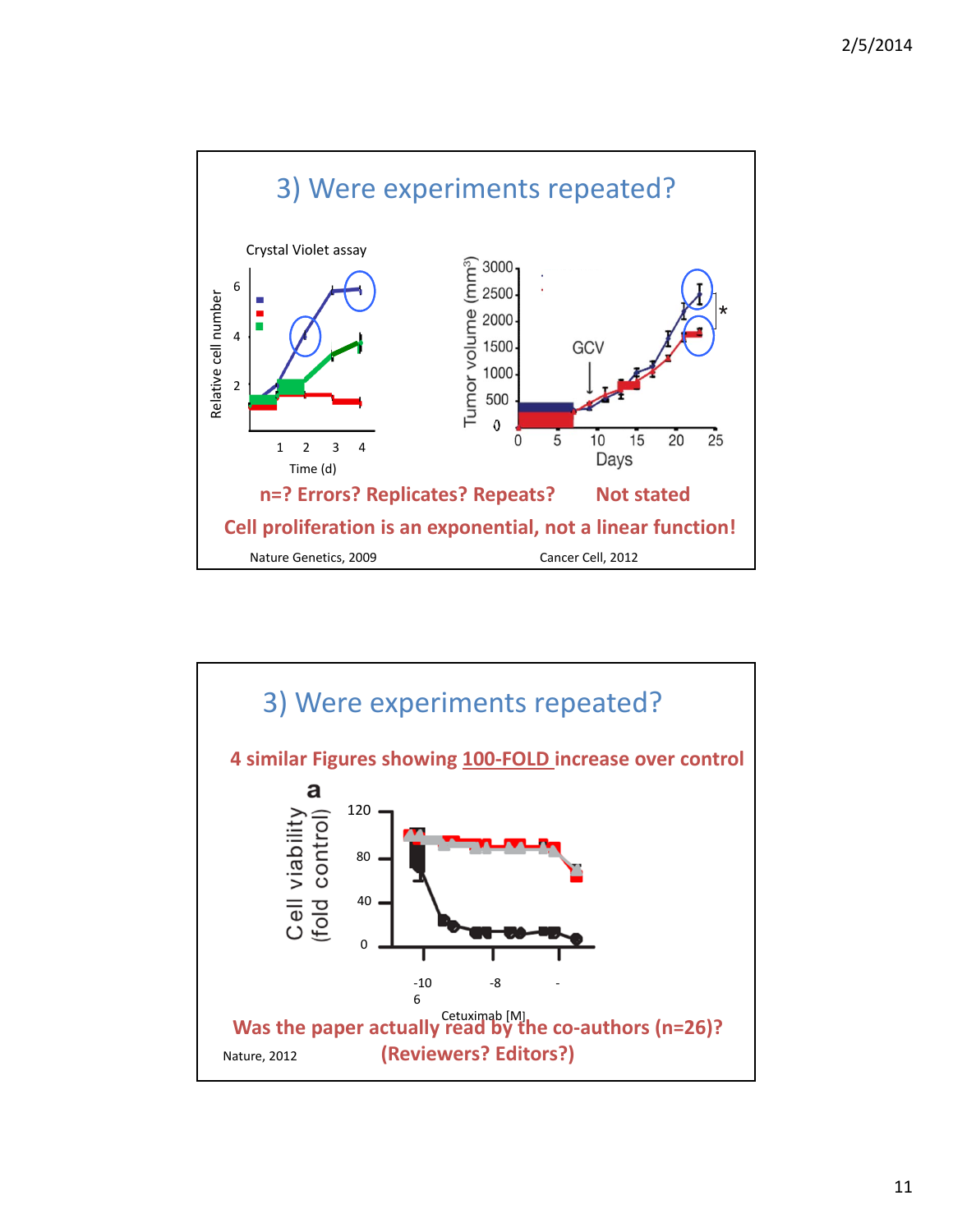



12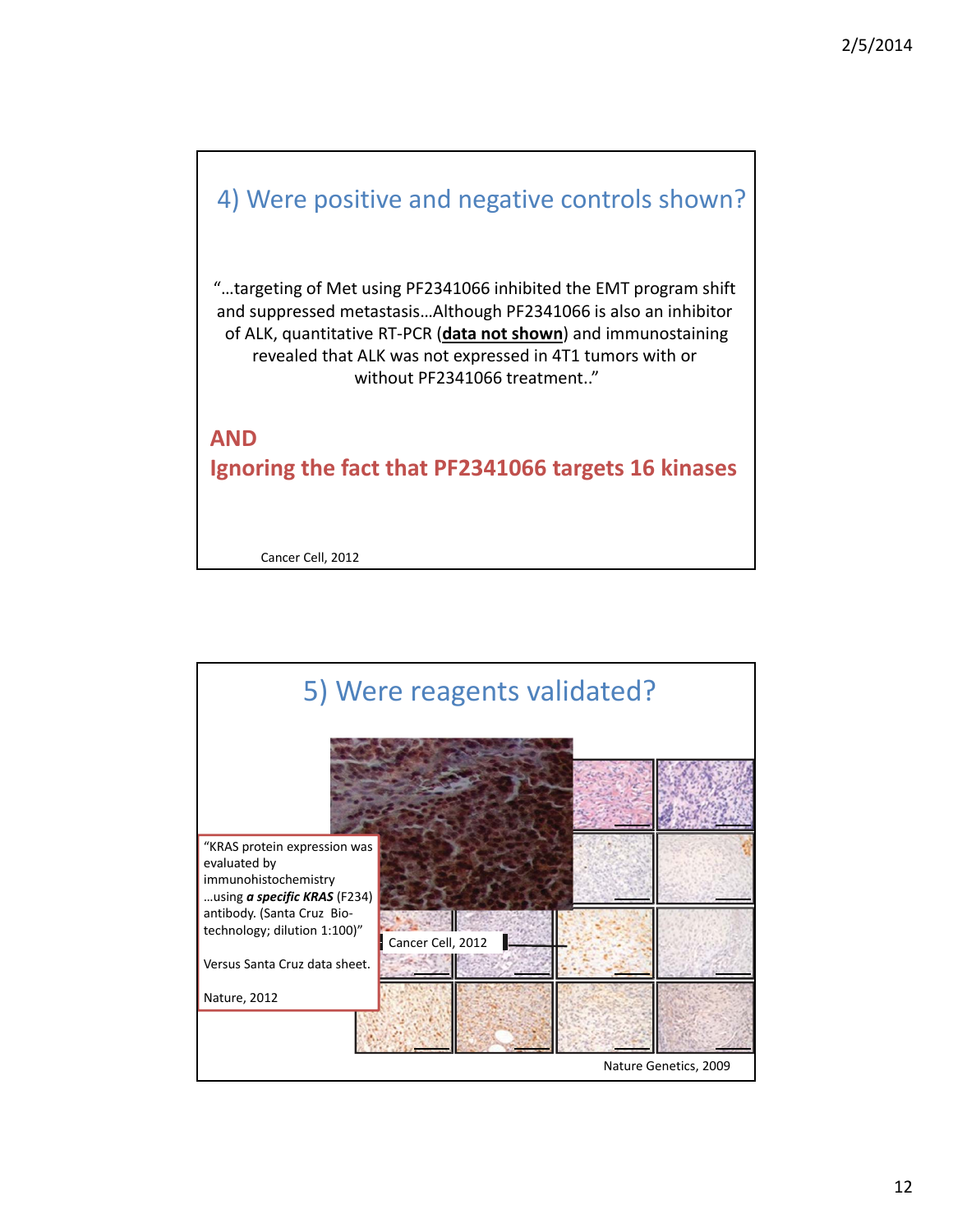

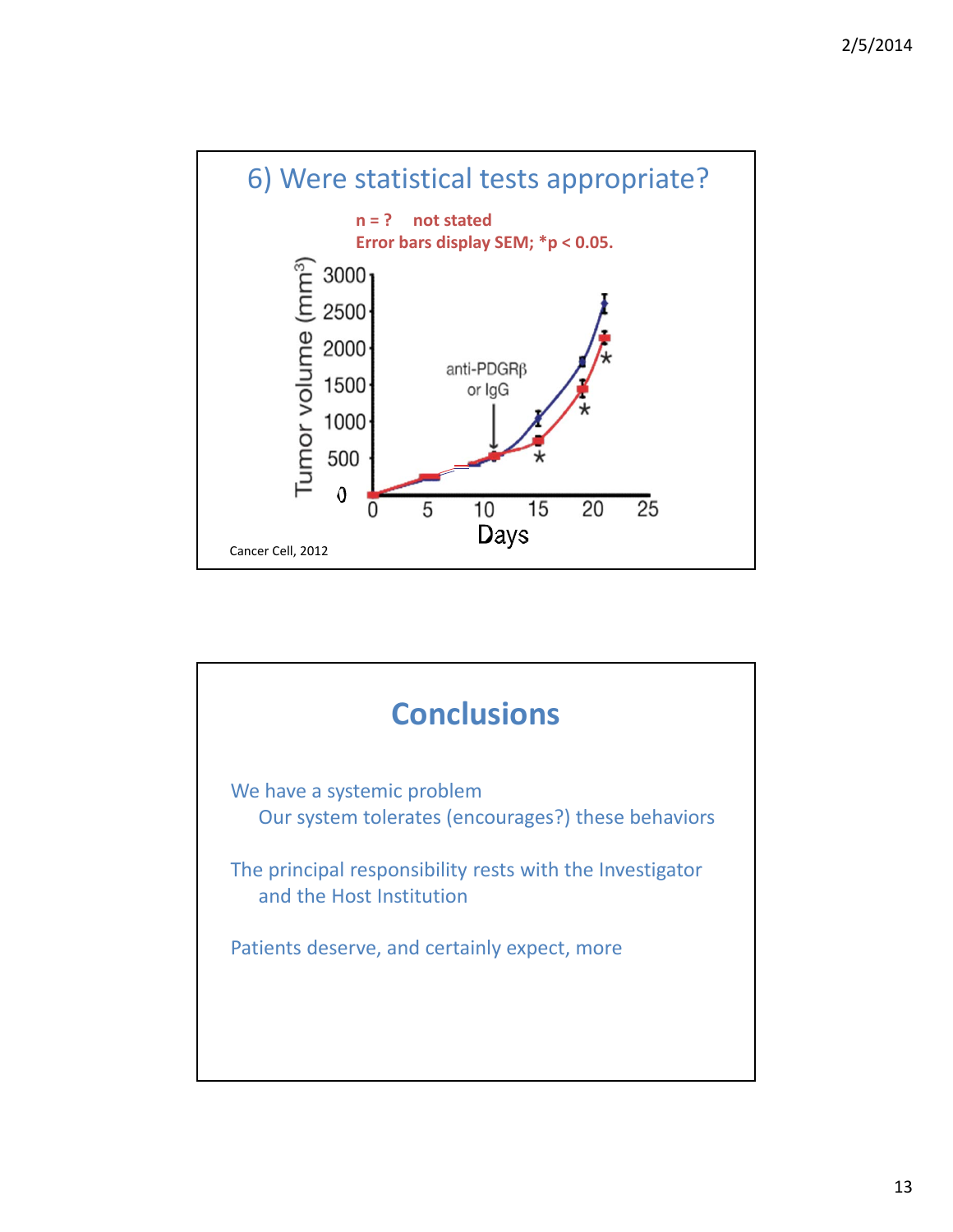### Acknowledgements

- The outstanding group of scientists in Hematology/Oncology Research at Amgen
- Lee Ellis
- Frank Calzone, Dan Hicklin, Fran Visco, Lanny Kirsch, Margaret Kripke, George Morstyn, Bill Sheridan

#### Recommendation:

Investigators, Institutions,

Reviewers, Funding Agencies, Consumers, Advocates, Press demand:

#### 1) **STUDIES ARE BLINDED**

2) All results are shown

- 3) Experiments are repeated
- 4) Positive and negative controls are shown
- 5) Reagents are validated
- 6) Appropriate statistical tests are applied